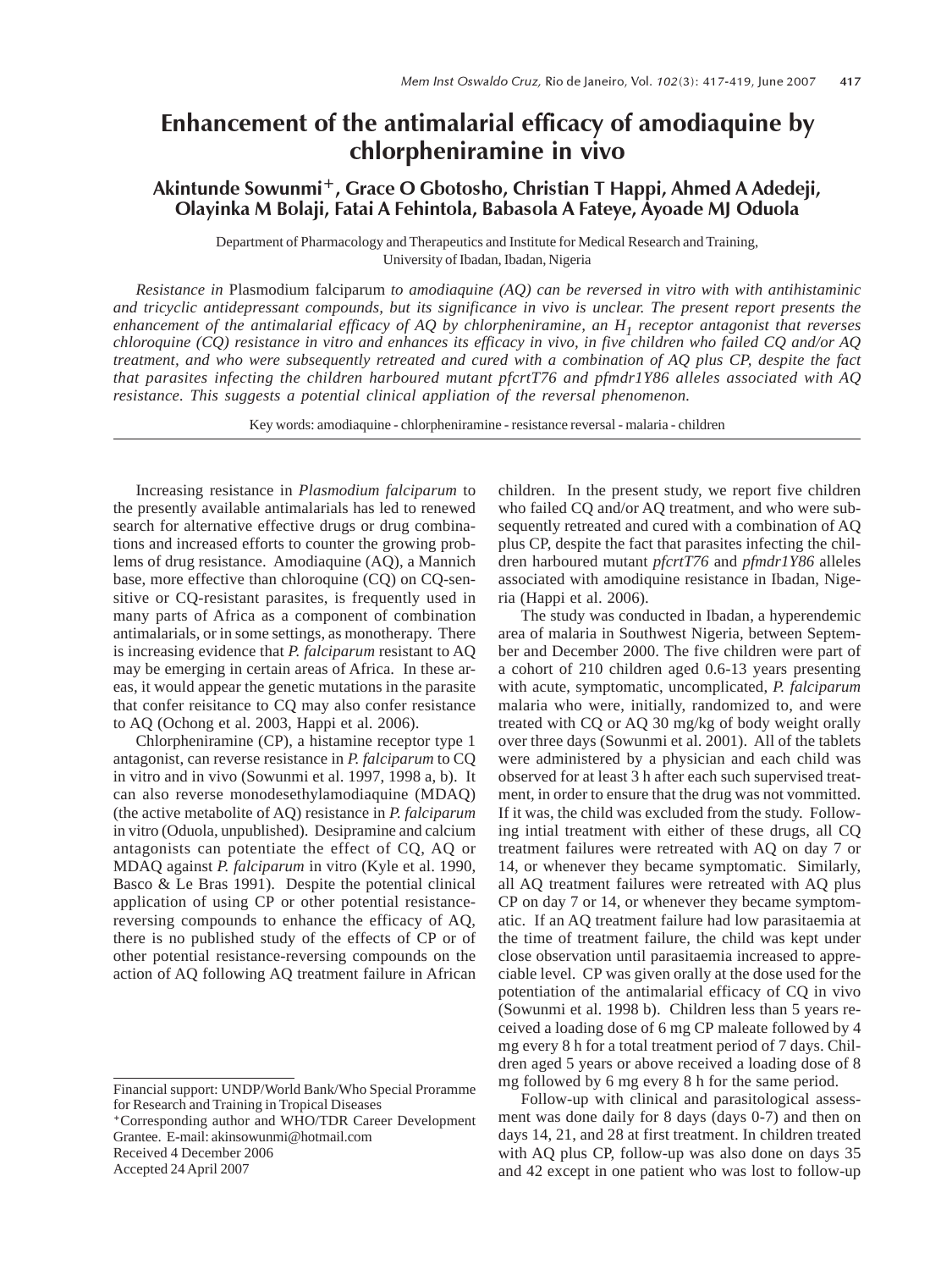after day 14. Response to drug treatment was evaluated as previously described (Sowunmi et al. 1998 b). Two drops of blood was blotted onto 3MM Whatman filter paper (Whatman International Ltd, Springfield Mill, Maidstone, Kent, England) at enrolment and during follow-up for extraction and analysis of parasites' DNA. Treatment failures were confirmed by *msp-2* genotyping of infections at enrolment and recurrence of parasitaemia as described previously (Happi et al. 2004, 2005, 2006). This step was necessary because of the practical difficulty to clinically discriminate between re-infections and recrudescent infections after day 14 (Happi et al. 2004) in this area of intense malaria transmission. The protocol for the study was approved by the Joint University of Ibadan/ University College Hospital Ethics Review Committee.

Matched sample pairs collected before and after treatment from the five patients who failed AQ treatment were successfully analyzed at the *msp-2* locus. Presence of different allelic families of *msp-2* was often found in parasite DNA derived from a single patient, indicating a polyclonal infection (varying from 2 to 6) (Table I). The estimated average number of genetically distinct parasite population as determined with *msp-2* in pre- and post-treatment isolates from these five patients was 4.6 (range 4 to 6) and 3.0 (range 2 to 4), respectively. There was a significant reduction  $(P = 0.008)$  in the number of *msp-2* alleles in post-treatment isolates compared to pre-treatment isolates when infections recrudesced. All infections in paired PCR fragments but one (patient ID 050/2000) were identical at both *FC27* and *IC1* allelic families of *msp-2*, indicating genuine recrudescent infections after treatment with AQ. Recurrence of infection in this patient showed parasites similar to pre-treatment isolates and the presence of new parasite populations with different genotypes. However, we considered this infection as resulting from genuine treatment failure, because this patient failed treatment early (RII) when presumably AQ or MDAQ blood levels may still be high. Parasite isolates from all five patients at enrolment and when infections recrudesced, carried mutant p*fmdr1Y86* and p*fcrtT76 alleles* implicated in conferring resistance to CQ and AQ (Table I). Summaries of molecular characteristics of parasites and therapeutic responses during initial treatment with AQ and following retreatment with AQ plus CP are presented in Tables I and II, respectively. The parasite clearance times (PCT) were lower during retreatment with AQ plus CP

TABLE I

 Molecular characteristics of *Plasmodium falciparum* isolates obtained from patients who failed amodiaquine treatment and were successfully retreated with a combination of amodiaquine plus chlorpheniramine

| Patient ID |                                     | Enrollment                           |                                                         | Recrudescence                       |                                     |                                                         |  |
|------------|-------------------------------------|--------------------------------------|---------------------------------------------------------|-------------------------------------|-------------------------------------|---------------------------------------------------------|--|
|            | <i>Pfcrt</i> alleles<br>at codon 76 | <i>Pfmdr1</i> alleles<br>at codon 86 | Multiplicity<br>of infections <sup><math>e</math></sup> | <i>Pfcrt</i> alleles<br>at codon 76 | <i>Pfmdr1</i> aleles<br>at codon 86 | Multiplicity of<br>infections <sup><math>e</math></sup> |  |
| 050/2000   | $T76^a$                             | N86+Y86                              | <sub>6</sub>                                            | $K76 + T76$                         | N86+Y86                             | 3                                                       |  |
| 090/2000   | T76                                 | $886^c$                              | 4                                                       | T76                                 | Y86                                 | 2                                                       |  |
| 116/2000   | $K76^{b} + T76$                     | $N86^d$                              | 4                                                       | T76                                 | Y86                                 | 4                                                       |  |
| 134/2000   | T76                                 | N86+Y86                              |                                                         | T76                                 | Y86                                 | 3                                                       |  |
| 141/2000   | K76+T76                             | N86+Y86                              | 4                                                       | T76                                 | Y86                                 | 3                                                       |  |

*Pfcrt*: *P. falciparum* CQ resitance transporter; *pfmdr1*: *P. falciparum* multiple drug resistance 1 gene; *a*: *pfcrt* mutant allele (T76); *b*: *pfcrt* wild-type allele (K76); *c*: *pfmdr1* mutant allele (Y86); *d*: *pfmdr1*wild-type allele (N86). *e*: clone multiplicity was determined using a polymorphic locus of *msp-2* (Happi et al. 2004, 2005, 2006).

TABLE II

Clinical and parasitological profiles of children with falciparum malaria resistant to amodiaquine and who were subsequently retreated with a combination of amodiaquine plus chlorpheniramine

|            | Amodiaquine            |                     |                   |                   |                       |                      | Amodiaquine/Chlorpheniramine |        |                          |                       |  |
|------------|------------------------|---------------------|-------------------|-------------------|-----------------------|----------------------|------------------------------|--------|--------------------------|-----------------------|--|
| Patient ID | Age<br>(years)<br>/Sex | Parasite<br>count/µ | <b>PCT</b><br>(d) | <b>FCT</b><br>(d) | Response <sup>a</sup> | Parasite<br>count/µl | Day<br>treatment<br>started  | PCT(d) | $\text{FCT}$ (d)         | Response <sup>b</sup> |  |
| 50/2000    | 2.0/F                  | 48475               |                   |                   | RII                   | 8149                 | 19                           |        |                          |                       |  |
| 90/2000*   | 6.0/F                  | 12328               | ∍                 | 3                 | RI(14)                | 8198                 | 21                           |        |                          |                       |  |
| 116/2000*  | 6.9/F                  | 10782               |                   |                   | RI(14)                | 9731                 | 21                           |        |                          | S                     |  |
| 134/2000*  | 1.5.F                  | 17190               |                   | -                 | RI(17)                | 7760                 | 17                           |        | $\overline{\phantom{0}}$ |                       |  |
| 141/2000   | 4.0/F                  | 54090               |                   |                   | RI(14)                | 45654                | 19                           |        |                          | S                     |  |

F: female; *a*: day when recrudescence was detected is shown in parentheses; *b*: follow up was 42 days except in patient ID 134/2000 where follow-up was for 14 days; \*Failed CQ-treatment with RI (response); PCT: parasite clearance time; FCT: fever clearance time; S: sensitive; RI: parasitaemia clears completely but reappears within 14 days of follow up; RII decrease of parasitaemia below 25% of baseline, but no complete clearance from peripheral blood.